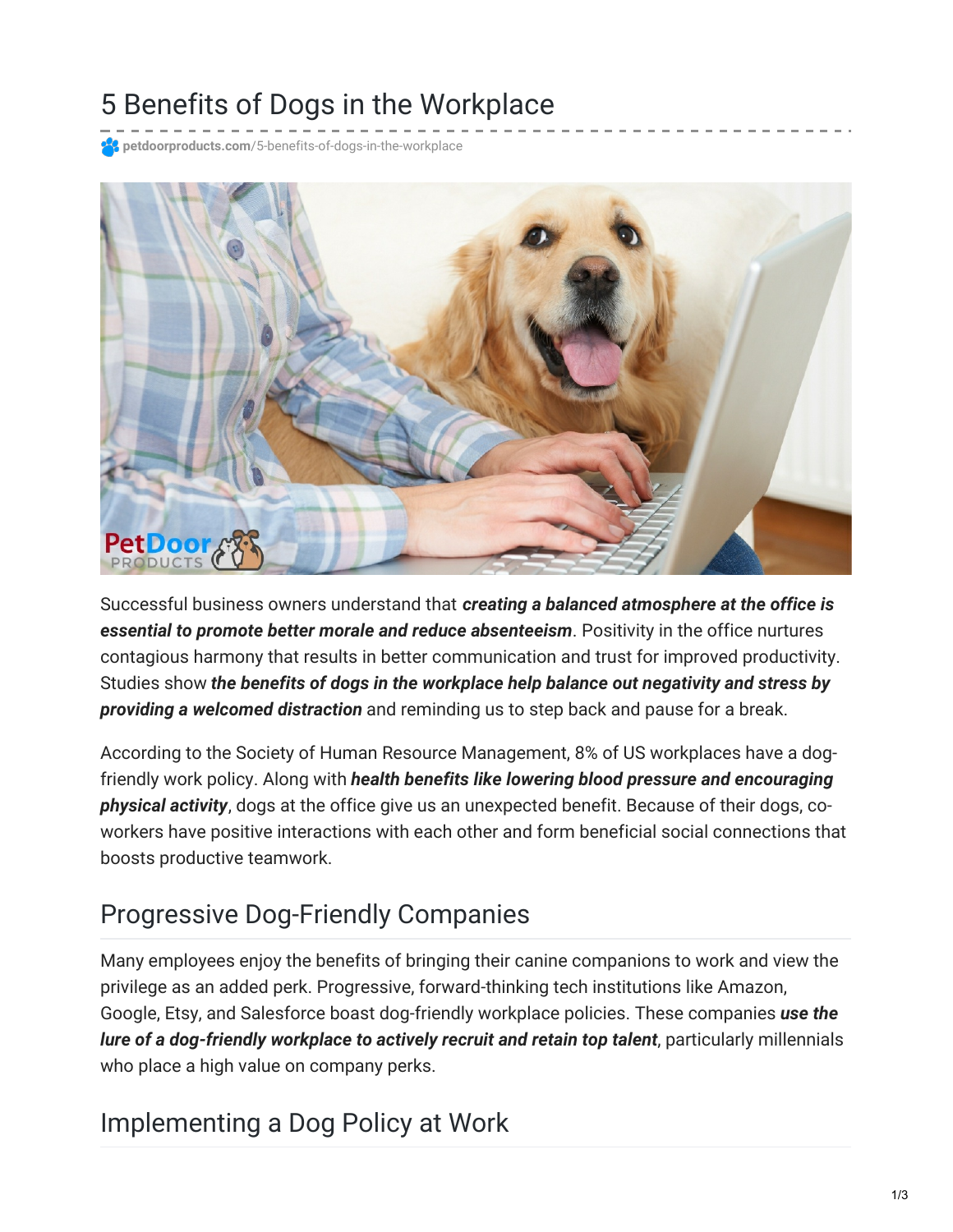Not all workspaces or co-workers are going to be dog-friendly. Consider the opinions of everyone at the office because, believe it or not, *not everyone is a dog person* . Some people suffer from serious allergies and you will need to make sure that your policy includes measures to make sure their health is not put at risk.

If your workplace is considering a dog-friendly policy, it is a good idea to consider the logistics, implement protocols for safety and dog-proof the areas where animals will be permitted. Make sure that you can *provide a safe and secure place for your pooch with access to plenty of cool, clean water and an outdoor area to go potty*.

An affordable pet door from **Pet Door [Products](https://petdoorproducts.com/how-it-works/)** is *the ideal office solution to let your canine co-workers outside to do their business on their own terms*. Our safe and secure design will fit any glass door and benefit your dog-friendly workplace.

## Here are the Top 5 Benefits of Dogs in the Workplace

### #1 Reduce Employee Stress and Promote Productivity

Dogs in the office will reduce employee stress and help everyone feel more relaxed. It is proven that those who bring their dogs to work have decreased hormonal stress levels. *A comfortable, flexible office atmosphere is the best way to promote happiness, wellness and productivity.*

#### #2 Dogs Increase Employee Performance

Dog owners/employees are able to work longer hours because they won't feel guilty about not being home at chow time and avoid racing home on their lunch hour to let Fido outside to pee. *Workers who bring their fuzzy best friends to the office also tend have fewer absences.*

#### #3 Dogs Promote Positive Social Connections

At the park or at the office, *your dog is a great ice-breaker who promotes positive social connections between humans* without even knowing it. Co-workers work well together with a common bond – the love of dogs – that promotes open communication and teamwork.

## #3 An Office Dog is a Great Ambassador

Most customers who are greeted by an employee's dog will *enjoy scratching Fido behind the ear and feel the relaxed atmosphere of your office*. They will not soon forget their visit to your office, especially if your office dog(s) have helped drop communication barriers and start conversations.

## #5 Improve Your Company's Reputation